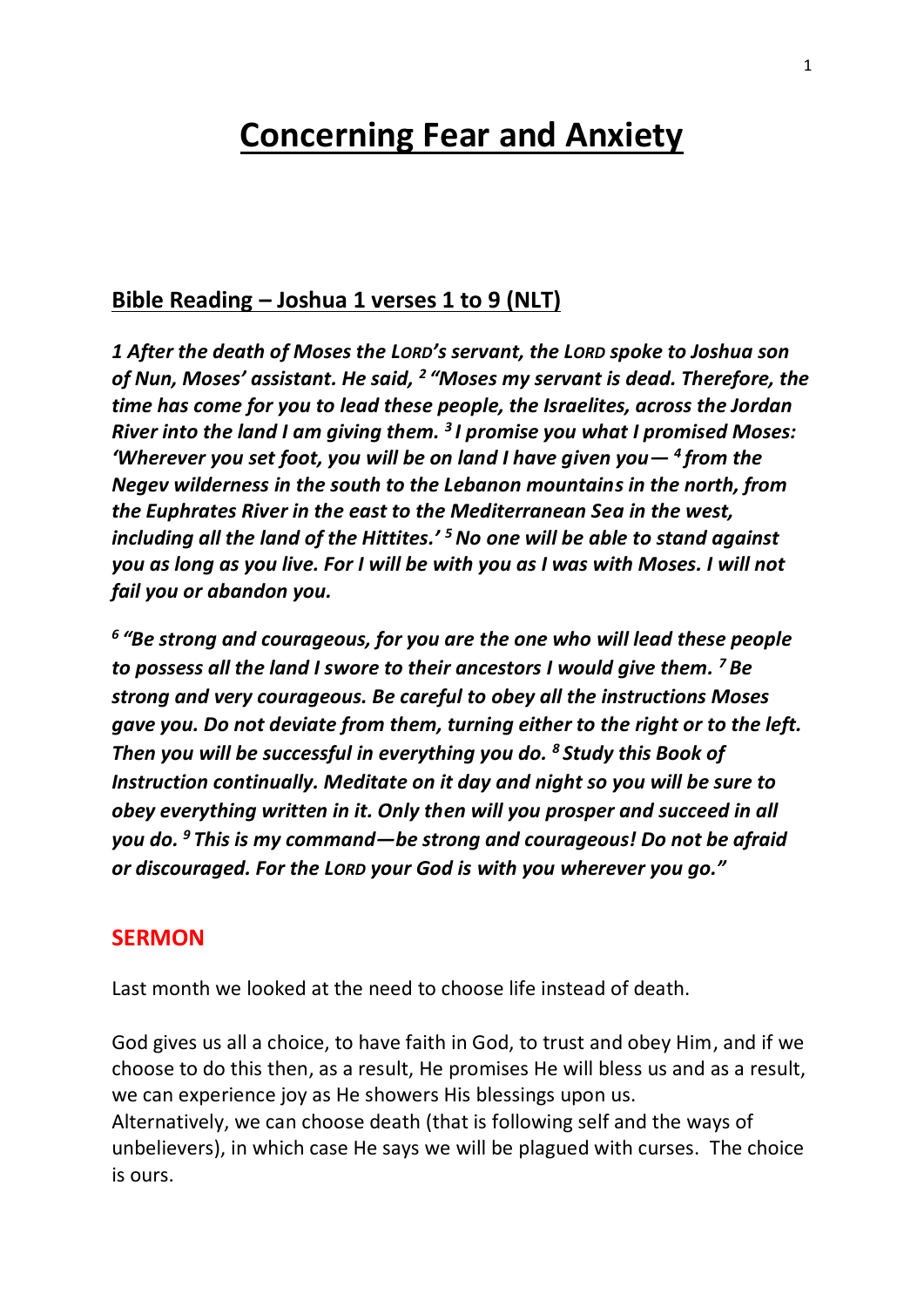Today I want to look at the fact that most of us - even when we have chosen life - chosen to follow God, and make Jesus Lord of our life, still sometimes either doubt God, or are anxious and fearful about aspects of our life.

Sometimes we find ourselves saying things like:

'Will God really bless me, now that I have chosen life?' 'What if He doesn't?'

'It doesn't feel like God is blessing me right now'. 'I am full of anxiety today'.

'I prayed for such and such and it didn't happen, maybe God wasn't listening.'

'I've got this horrible illness' or 'I have run out of money, where are you God?'

Sometimes our thoughts might be concerned simply with wondering how we are going to get through the rest of the day…

And so I want to share with you today, what God's Holy Word says to encourage us **all** to **counter** these negative feelings, however difficult our situation on any one day might be.

My experience of life has shown me that there are different reasons why we sometimes doubt or worry; why we believe perhaps that God has let us down.

But what does God's Word say in relation to matters of doubt, fear and anxiety?

When we look, we see the Bible is full of passages where God clearly tells us NOT to be afraid. In fact, not to be afraid of anything.

I did an on-line search to discover how many times in the Bible the words fear, fearful and fearing was mentioned, and the result was 330.

The word 'afraid' is mentioned 219 times. (In this case the search was in the NLT version, but similar figures would be revealed whichever translation we check – in fact the word fear, fearful or fearing can be found 551 times in the King James Version).

The first three times the word 'afraid' is mentioned in the Bible – all in the book of Genesis - refer to people being afraid of God!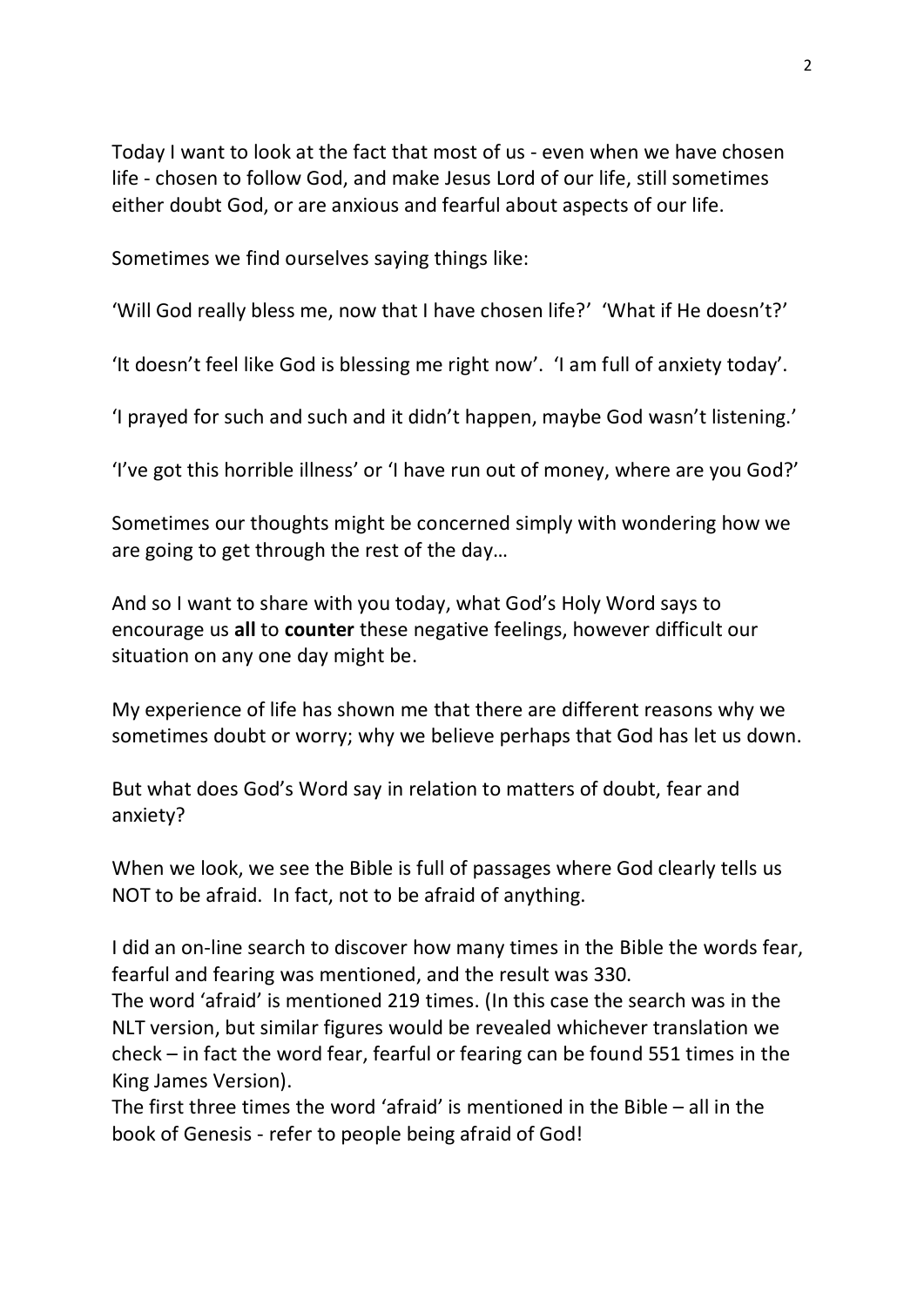Other times it refers to our fear of our personal circumstances, or of dangers, or a fear of others.

Scientists would tell us that we have an in-built 'fight or flight' mechanism. When we are in an anxious situation, cortisol is pumped around our body and we prepare to confront the situation - or we decide to run away as fast as we can!

So I think we can deduce from this, that it is normal for people sometimes to be fearful or afraid. But so many times the words are used in the Bible in sentences where either God or an angel is telling a person NOT to be afraid or fearful; and it is those Scriptures I want to bring to your attention today.

In Exodus chapter 20 God had just finished giving the 10 commandments to His people but they were terrified of Him. It says this:

# *'When the people heard the thunder and the loud blast of the ram's horn, and when they saw the flashes of lightning and the smoke billowing from the mountain, they stood at a distance, trembling with fear.'*

In verse 20 Moses addressed them and said this:

# *"Don't be afraid, for God has come in this way to test you, and so that your fear of him will keep you from sinning!"*

Here and elsewhere in the Bible it says we are to **fear God** but **not** be afraid of Him. There is a difference. We fear Him in a way that is designed to stop us from sinning. And this kind of fear is a reverential fear of God's Almighty power and His holiness.

Last month I read to you from the very first chapter and verse of the book of Job where it said, *'Job was blameless—a man of complete integrity. He feared God and stayed away from evil.'*

He feared God and stayed away from evil.

When we are in God's will, there is nothing to fear, except God!

Do you, do I, fear God?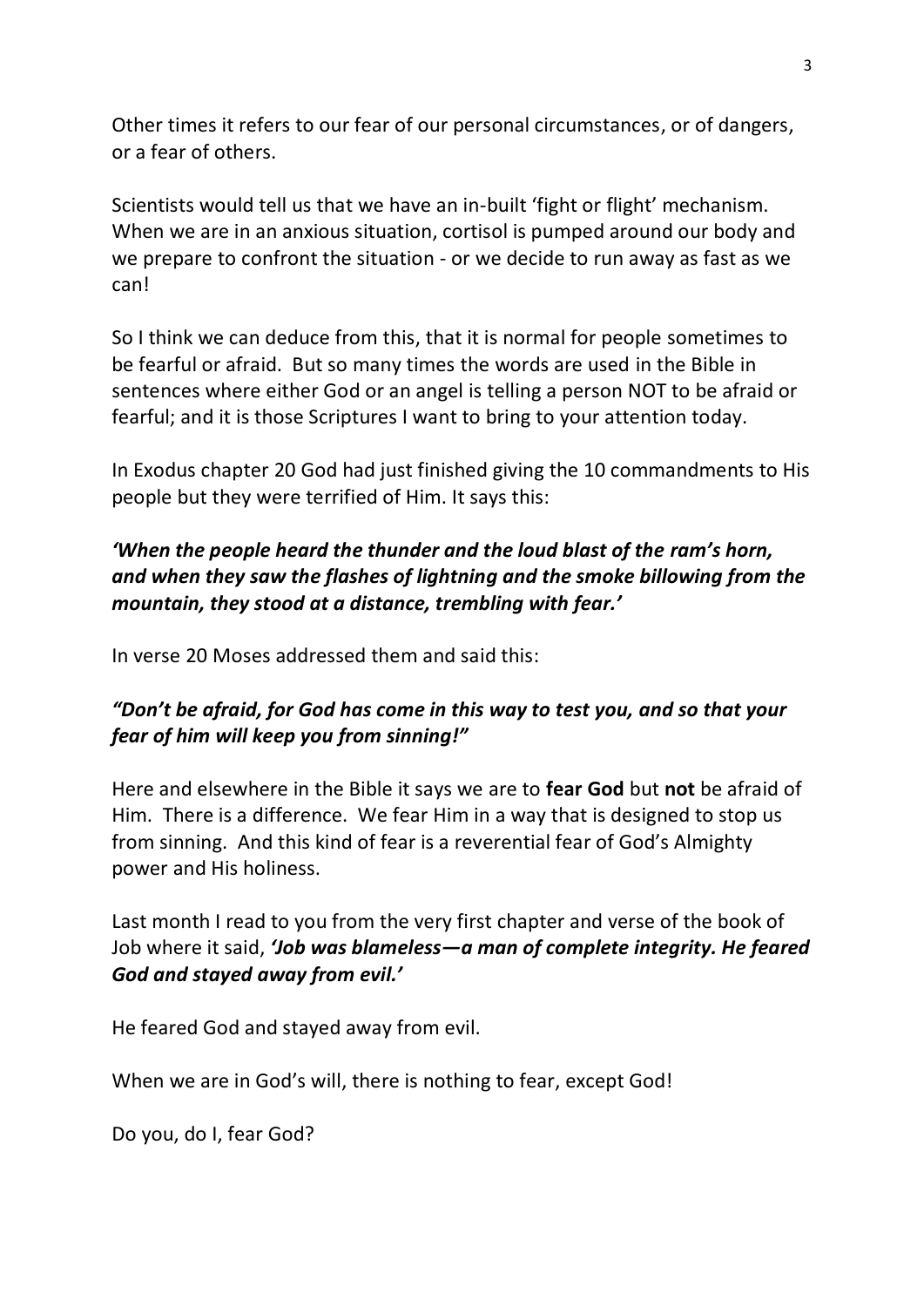If you do **not** fear God, then I believe you have every reason to fear man, to fear people. And that's a reason why a person's life may be full of fear and anxiety. Because if we do not fear God then His blessings cannot flow to us and He may well withdraw His hedge of protection from around us. And if we are attacked by man, God may not be there to protect us.

One of my favourite passages in the Old Testament is the story of a heroic man of God called Joshua.

We heard a little about him in today's reading:

God had chosen him to be Moses' successor. Joshua led the Israelites into the Promised Land after they had escaped from slavery in Egypt.

In the last sentence of the Bible reading today, God said this to His servant Joshua:

# *'"This is my command—be strong and courageous! Do not be afraid or discouraged. For the LORD your God is with you wherever you go."'*

And do you know what - that is God's command to you and me today. Do NOT be afraid or discouraged, the Lord your God is with you wherever you go! Amen?

We might say 'well it's all right for Joshua he didn't have to go through what I'm going through'. 'He didn't face what I am facing'.

Well let's have a look and see if we have grounds for thinking that.

You may well know the story of Joshua and his life, in which case I shall remind you about two aspects of this courageous 'sold-out-for-God' man. If what I am about to read is new to you, then be encouraged. Joshua knew what it meant to overcome against human odds.

Have you ever had to lead a band of not-very-well-armed or trained men, into battle against giants? Joshua did and he succeeded!

In order to move into the Promised Land, after escaping through the Red Sea under Moses' guidance, the Israelites sent some spies into the land and only two men believed they could capture it from the enemy. This is what we read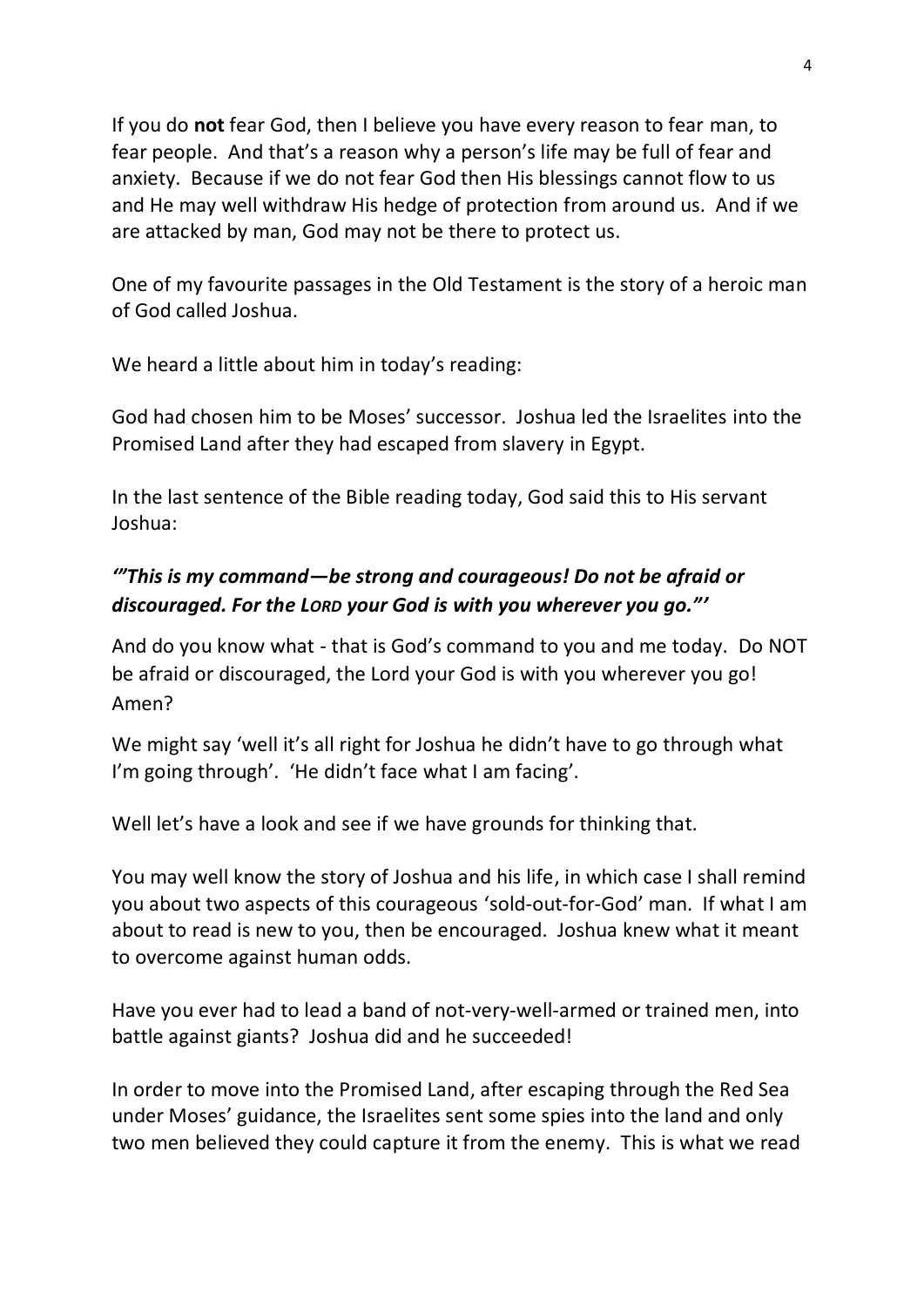in Deuteronomy chapter 1 where Moses is reflecting back to the people what they told him earlier:

*"The people of the land are taller and more powerful than we are, and their towns are large, with walls rising high into the sky! We even saw giants there—the descendants of Anak!"'*

*<sup>29</sup> "But I said to you, 'Don't be shocked or afraid of them! <sup>30</sup> The LORD your God is going ahead of you. He will fight for you, just as you saw him do in Egypt. <sup>31</sup>And you saw how the LORD your God cared for you all along the way as you travelled through the wilderness, just as a father cares for his child. Now he has brought you to this place.'*

*<sup>32</sup> "But even after all he did, you refused to trust the LORD your God, <sup>33</sup> who goes before you looking for the best places to camp, guiding you with a pillar of fire by night and a pillar of cloud by day.*

*<sup>34</sup> "When the LORD heard your complaining, he became very angry. So he solemnly swore, <sup>35</sup> 'Not one of you from this wicked generation will live to see the good land I swore to give your ancestors, <sup>36</sup> except Caleb son of Jephunneh. He will see this land because he has followed the LORD completely. I will give to him and his descendants some of the very land he explored during his scouting mission.'*

*<sup>37</sup> "And the LORD was also angry with me because of you. He said to me, 'Moses, not even you will enter the Promised Land! <sup>38</sup> Instead, your assistant, Joshua son of Nun, will lead the people into the land. Encourage him, for he will lead Israel as they take possession of it."*

Joshua fearlessly led his people into the Promised Land. He had no fear because he knew and believed God would be with Him!

The second example I want to share with you concerning Joshua's faith and fearlessness is this:

He had the courage to totally trust the Lord to give him and the Israelites victory, in the battle for the town of Jericho. This was remarkable, because of what God told him to do in order to take the town. God was testing Joshua's faith. God said to him 'tell the people to march once around the town each day for six days, and then on the seventh day to march round 7 times, nonstop'.

Talk about 'go and provoke the enemy', and 'make yourselves sitting ducks'.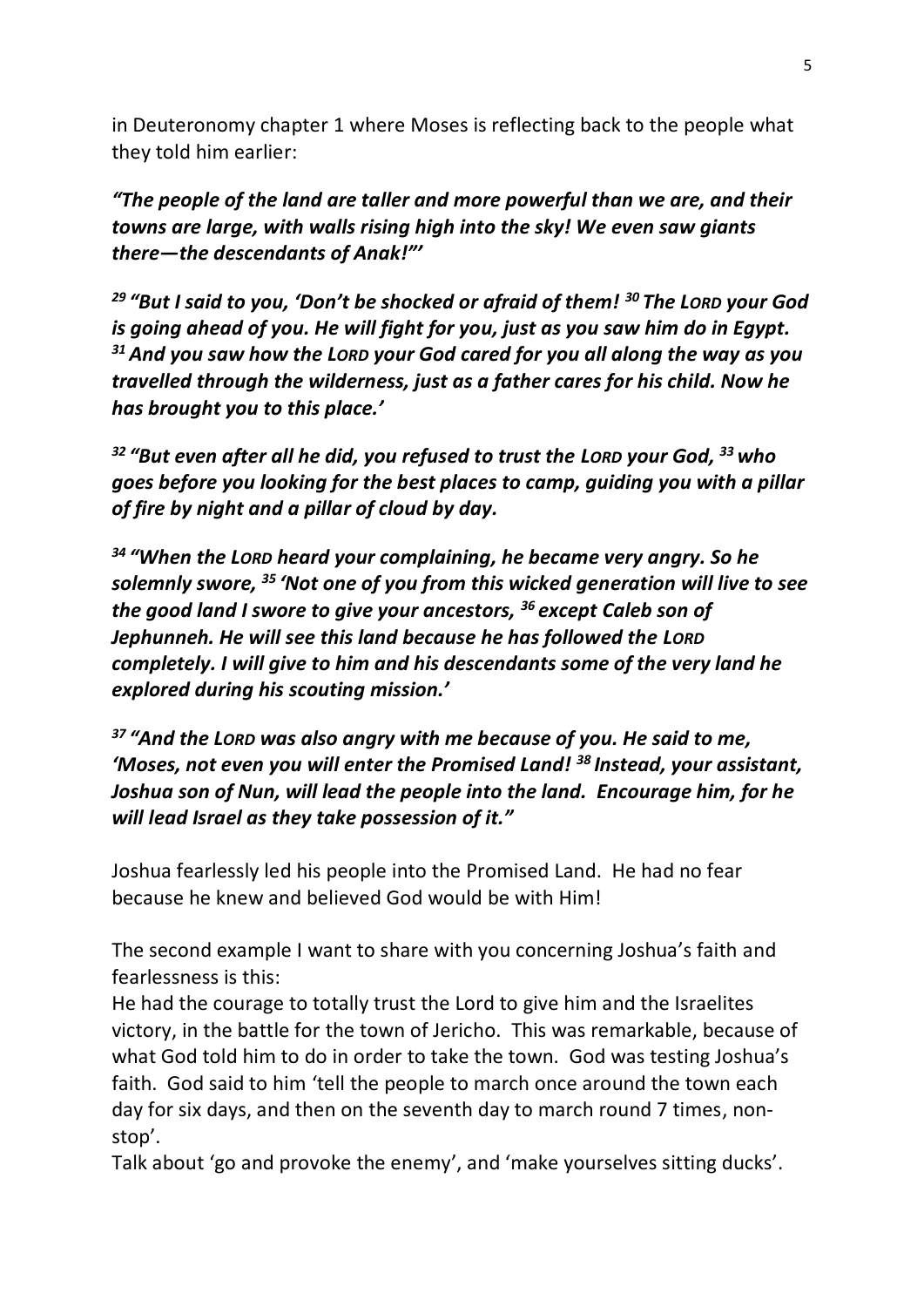After all, the scripture says in Joshua chapter 6 that only the men at the front of the marching people were armed, the remainder were not!

Then on the seventh day, in verse 20 it says:

*'When the people heard the sound of the rams' horns, they shouted as loud as they could. Suddenly, the walls of Jericho collapsed, and the Israelites charged straight into the town and captured it. <sup>21</sup> They completely destroyed everything in it with their swords—men and women, young and old, cattle, sheep, goats, and donkeys.'*

Joshua was totally fearless, and his lack of fear was based on his willingness to trust in God absolutely.

Moses, Joshua's guide and mentor, helped develop Joshua's courage. Listen to what the great leader Moses said to Joshua as he appointed him to be his successor just prior to his own death. I'm reading from Deuteronomy 31 verses 7 and  $8$ :

*'Then Moses called for Joshua, and as all Israel watched, he said to him, "Be strong and courageous! For you will lead these people into the land that the LORD swore to their ancestors he would give them. You are the one who will divide it among them as their grants of land. <sup>8</sup>Do not be afraid or discouraged, for the LORD will personally go ahead of you. He will be with you; he will neither fail you nor abandon you."*

How strong is our faith today? Do we, like Joshua, know deep within our soul, that the Lord our God will neither fail us nor abandon us?

For God's people that is a promise, so why do we get afraid and anxious?

In the New Testament, we read many times about God or his angels telling His people not to be afraid.

In Luke 1 we read this concerning the imminent conception of John the Baptist:

*'While Zechariah was in the sanctuary, an angel of the Lord appeared to him, standing to the right of the incense altar. Zechariah was shaken and overwhelmed with fear when he saw him. But the angel said, "Don't be*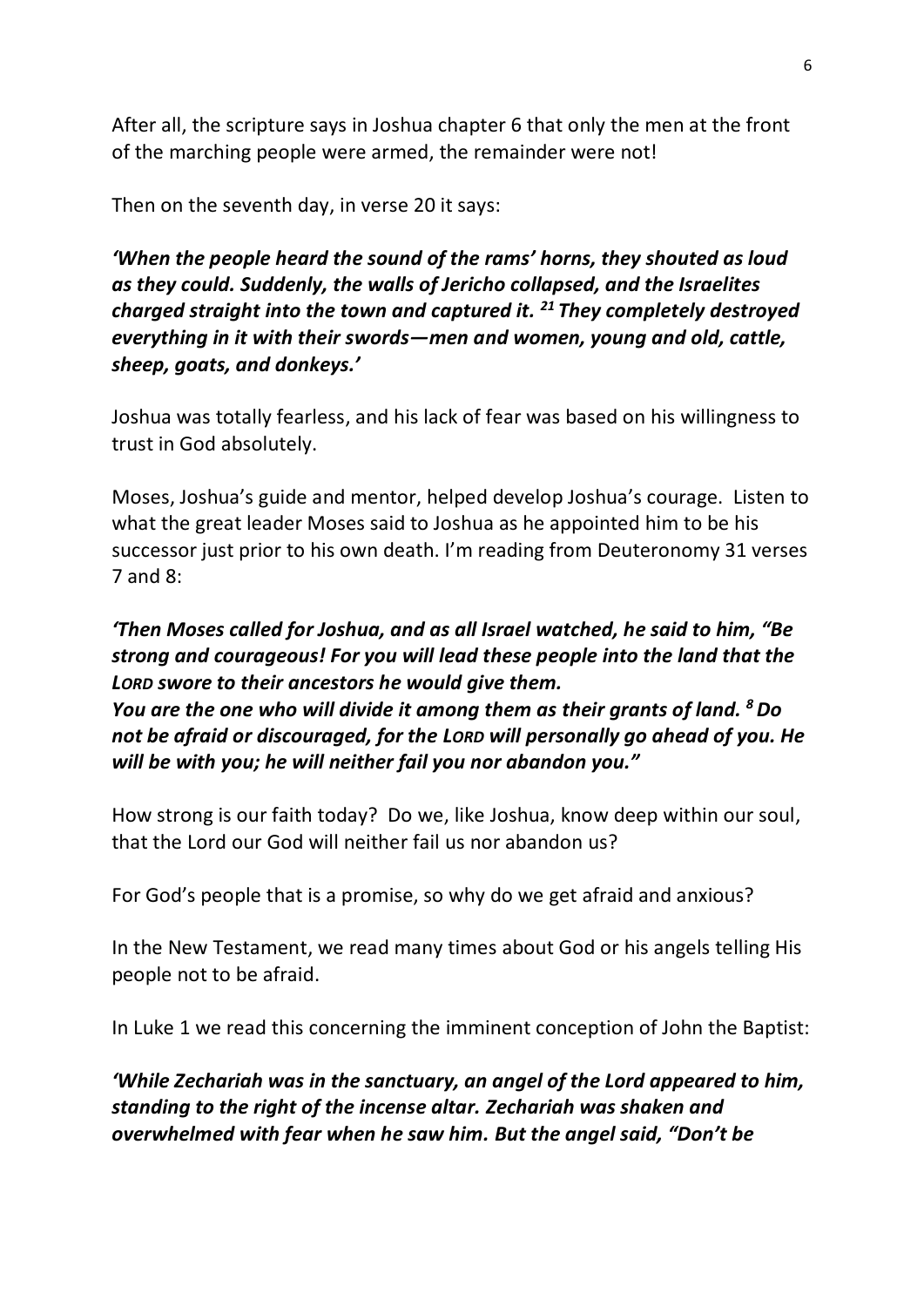*afraid, Zechariah! God has heard your prayer. Your wife, Elizabeth, will give you a son, and you are to name him John.'*

Just a few verses later we read these words spoken to the Virgin Mary:

#### *' "Don't be afraid, Mary," the angel told her, "for you have found favour with God! <sup>31</sup> You will conceive and give birth to a son, and you will name him Jesus.'*

And in the next chapter we read these words spoken to some shepherds minding their own business out on a hillside:

*'Suddenly, an angel of the Lord appeared among them, and the radiance of the Lord's glory surrounded them. They were terrified, but the angel reassured them. "Don't be afraid!" he said. "I bring you good news that will bring great joy to all people. <sup>11</sup> The Saviour—yes, the Messiah, the Lord—has been born today in Bethlehem, the city of David!'*

And so God speaks to us today the same refrain: Do not be afraid! Fear not!

And often God needs to tell us more than once not to be afraid. He's knows sometimes it's not easy for us. Clearly, He knows we don't find it easy and that's OK.

Listen to this moving account (at the beginning of Matthew chapter 28), of the visit of the two Mary's to the tomb where Jesus had laid for 3 days:

*'Early on Sunday morning as the new day was dawning, Mary Magdalene and the other Mary went out to visit the tomb.*

*<sup>2</sup> Suddenly there was a great earthquake! For an angel of the Lord came down from heaven, rolled aside the stone, and sat on it.*

*<sup>3</sup>His face shone like lightning, and his clothing was as white as snow. <sup>4</sup> The guards shook with fear when they saw him, and they fell into a dead faint.*

*<sup>5</sup> Then the angel spoke to the women. "Don't be afraid!" he said. "I know you are looking for Jesus, who was crucified. <sup>6</sup> He isn't here! He is risen from the dead, just as he said would happen. Come, see where his body was lying.*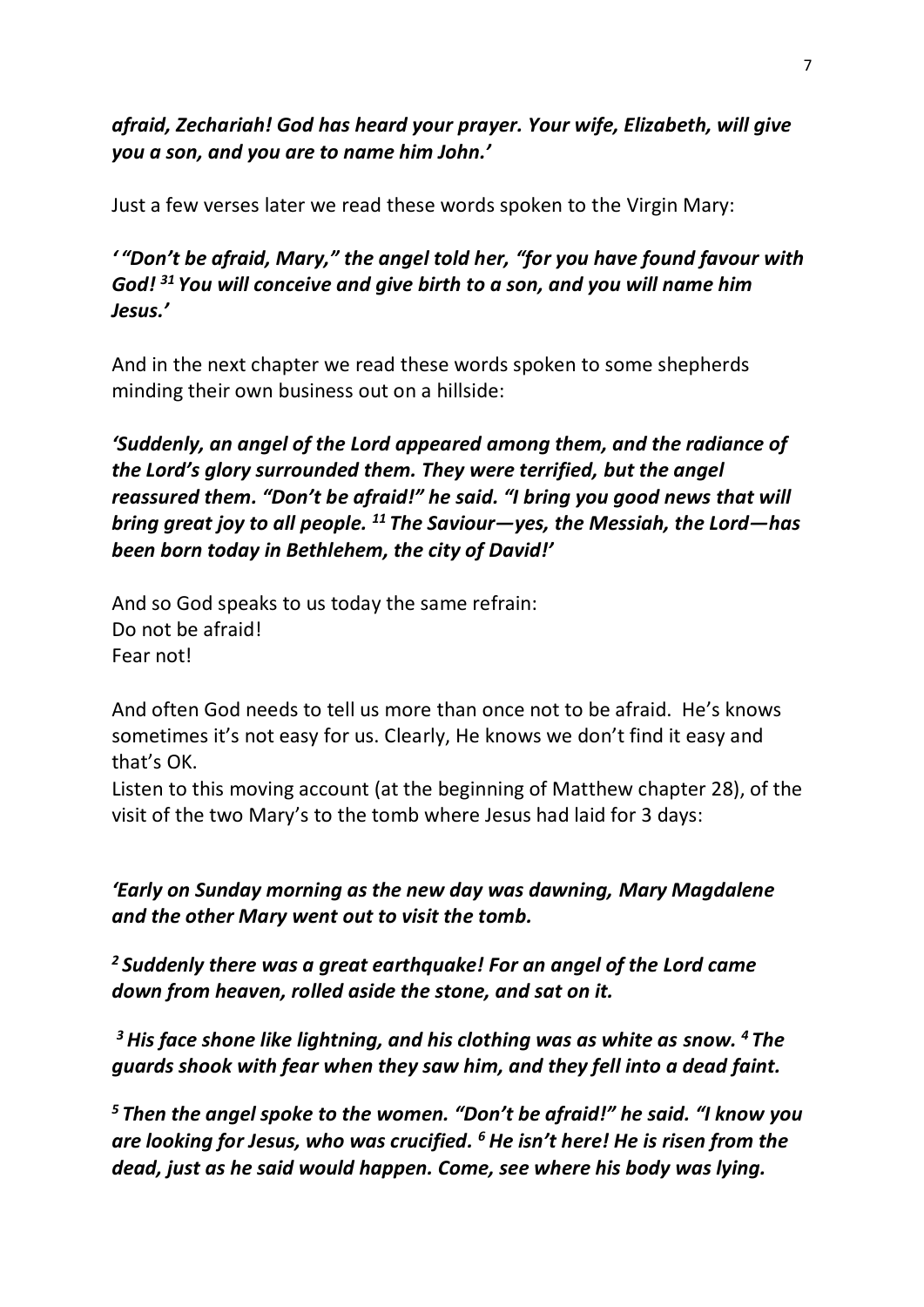*<sup>7</sup>And now, go quickly and tell his disciples that he has risen from the dead, and he is going ahead of you to Galilee. You will see him there. Remember what I have told you."*

*'The women ran quickly from the tomb. They were very* **frightened** *but also filled with great joy, and they rushed to give the disciples the angel's message. <sup>9</sup>And as they went, Jesus met them and greeted them. And they ran to him, grasped his feet, and worshiped him. <sup>10</sup> Then Jesus said to them, "***Don't be afraid***! Go tell my brothers to leave for Galilee, and they will see me there."*

So the angel told them not to be afraid, and as they ran off this passage says, although they were filled with great joy they were still frightened. So this time it's Jesus who says – Don't be afraid.

It's not always easy but Jesus' Word to us, God's word to us today, is 'do not be afraid'.

And even in suffering, this is the disciple Peter's advice to us all **(1 peter 5 verses 7, 9 and 10)**

*'Give all your worries and cares to God, for he cares about you.*

*Remember that your family of believers all over the world is going through the same kind of suffering you are.*

*In his kindness, God called you to share in his eternal glory by means of Christ Jesus. So after you have suffered a little while, he will restore, support, and strengthen you, and he will place you on a firm foundation.'*

So there is no promise that life will be a bed of roses for us, but there is a promise that if we are not fearful and if we cast our cares upon God, then we can be overcomers. Why? Because God will neither fail us, nor abandon us, if we have put our trust in Him.

And this is what Paul said to the believers in Philippi:

#### **Philippians 4 verses 6 and 7:**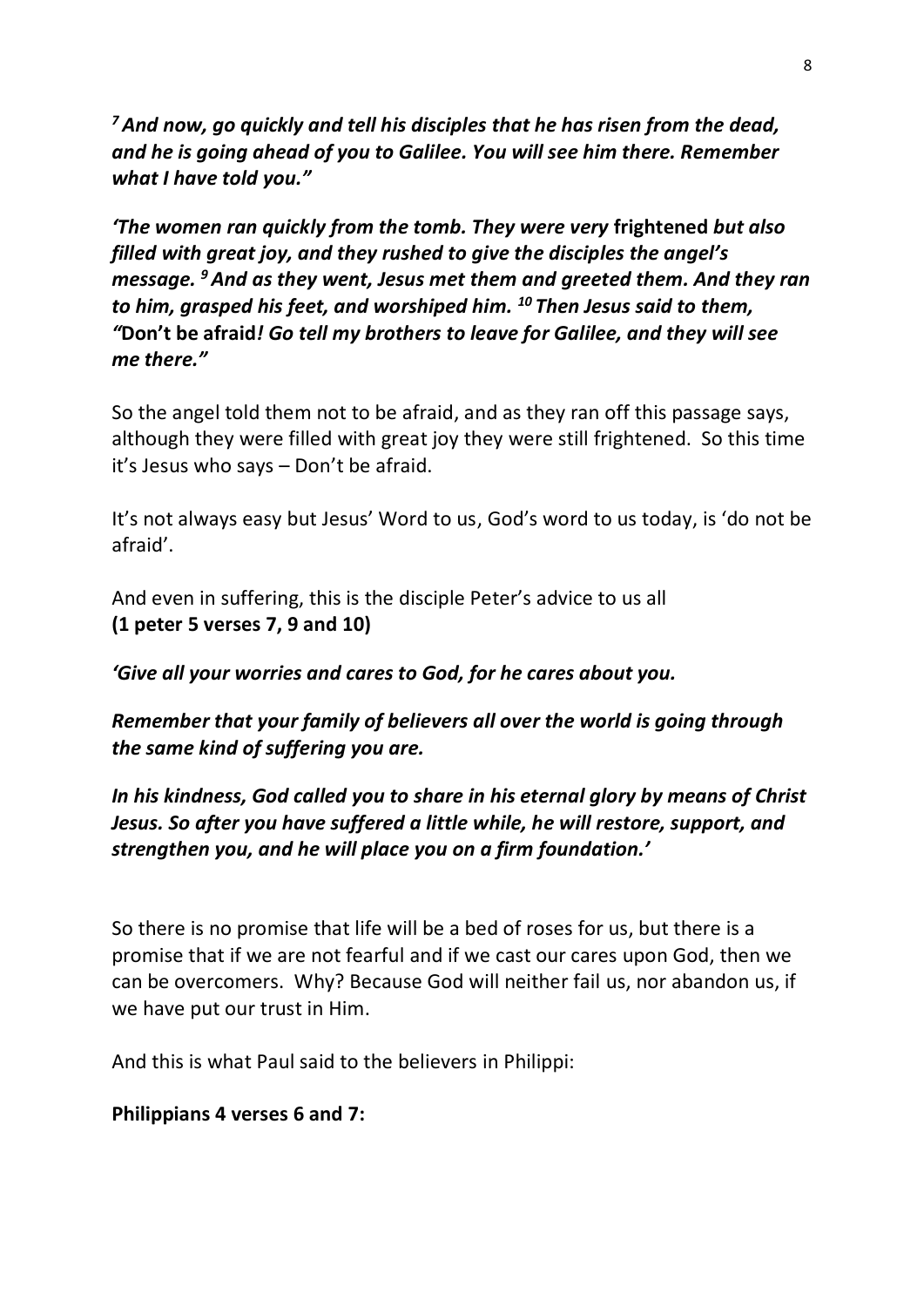*'Don't worry about anything; instead, pray about everything. Tell God what you need, and thank him for all he has done. Then you will experience God's peace, which exceeds anything we can understand. His peace will guard your hearts and minds as you live in Christ Jesus.'*

So God's Word promises us that if we do not worry about anything and instead pray about everything, then we will experience God's peace – a peace which the world cannot give you; a peace that enables us to come to a place of believing that worry is fruitless and futile.

Finally, some words from Jesus Christ Himself to us all, concerning this topic of fear and anxiety. This from Matthew 10 verses 26 to 31:

*"But don't be afraid of those who threaten you. For the time is coming when everything that is covered will be revealed, and all that is secret will be made known to all. What I tell you now in the darkness, shout abroad when daybreak comes. What I whisper in your ear, shout from the housetops for all to hear!*

*<sup>28</sup> "Don't be afraid of those who want to kill your body; they cannot touch your soul. Fear only God, who can destroy both soul and body in hell. What is the price of two sparrows—one copper coin? But not a single sparrow can fall to the ground without your Father knowing it. <sup>30</sup>And the very hairs on your head are all numbered. So don't be afraid; you are more valuable to God than a whole flock of sparrows.'*

Do **not** be afraid….., - Fear only **God**…….., - **You** are worth so much more to God than a flock of sparrows…..

In this one short paragraph, Jesus tells His followers, you and me, three times **not** to be afraid.

The last words of Jesus, recorded in the Gospel of Matthew just prior to Jesus' ascension into Heaven are these:

*Jesus came and told his disciples, "I have been given all authority in heaven and on earth. <sup>19</sup> Therefore, go and make disciples of all the nations baptizing them in the name of the Father and the Son and the Holy Spirit. Teach these new disciples to obey all the commands I have given you. And be sure of this: I am with you always, even to the end of the age."*